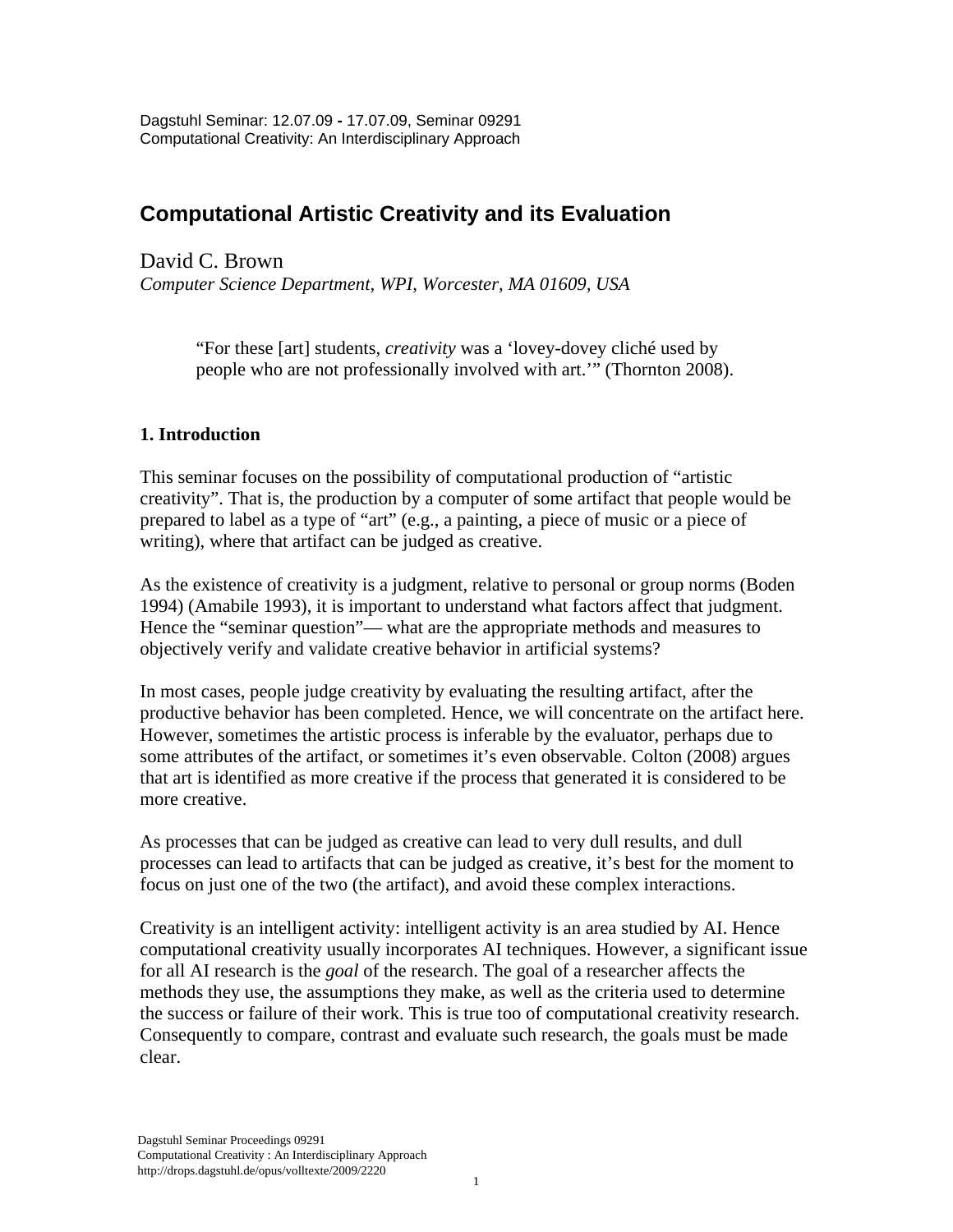Russell and Norvig (2003), for example, describe four different approaches to studying AI. One for example is concerned with simulating human thinking ("the cognitive modeling approach") while another with acting rationally ("the rational agent approach"). These are analogous to focusing on producing creative reasoning versus producing creative results.

The distinction between focusing on obtaining creative results, perhaps even regardless of how they are obtained, as opposed to making hypotheses about and simulating the underlying processes, is important. Systems based on Genetic Programming, for example, are able to produce remarkable results (Spector 2008). As they use a general method, it appears unlikely that they will tell us much about creativity: apart from the fact that computers are able to produce artifacts that are judged as creative. But that we already know.

To my mind the two key ways to benefit from the computational study of creativity are a) to study what kinds of knowledge and reasoning might be part of a process that produces artifacts that are judged to be creative, and b) to study the criteria that a person or a system might use to judge whether an item is creative or not.

In an earlier paper (Brown 2008) we made a similar point regarding Computational Design Creativity: i.e., the design of products, rather than artistic artifacts. In this paper we will focus on "b", evaluation criteria. There already exists at least one well-tested set of attributes that people use to evaluate products for creativity (Besemer 2006). Products can also be evaluated by how well they meet their Requirements.

For artistic creativity, requirements may not exist, and constraints on the artifact (the artistic "product") are usually looser or absent. Many computational creativity systems produce artistic artifacts, but such results can be judged in a variety of ways: by a variety of artistic standards or by the perceiver's "taste", for example. There is less chance of a generated artifact being judged in a single, clear and concrete fashion, so the standards may be softer and perhaps easier to satisfy. With regard to taste, Boden (1994) quotes, "I don't know anything about art, but I know what I like". If this were true in general, then there would be as many tests of the creativity of an artifact as there are people!

## **2. Evaluation Criteria**

Evaluation is needed during the creation process to prune possibilities in the very large spaces of possible results that exist with both products and artistic artifacts. It seems to be the case that a system or an individual can't deliberately be creative without the ability to evaluate some or all of the factors that make the result creative (Boden 1994) (Eysenck 1994) (Minsky 2006).

For products, creativity assessment includes some evaluation of quality. Not all products are intended to be creative. For art, the underlying intention is already to be creative in some way or another. This author is not aware of any literature that lists and describes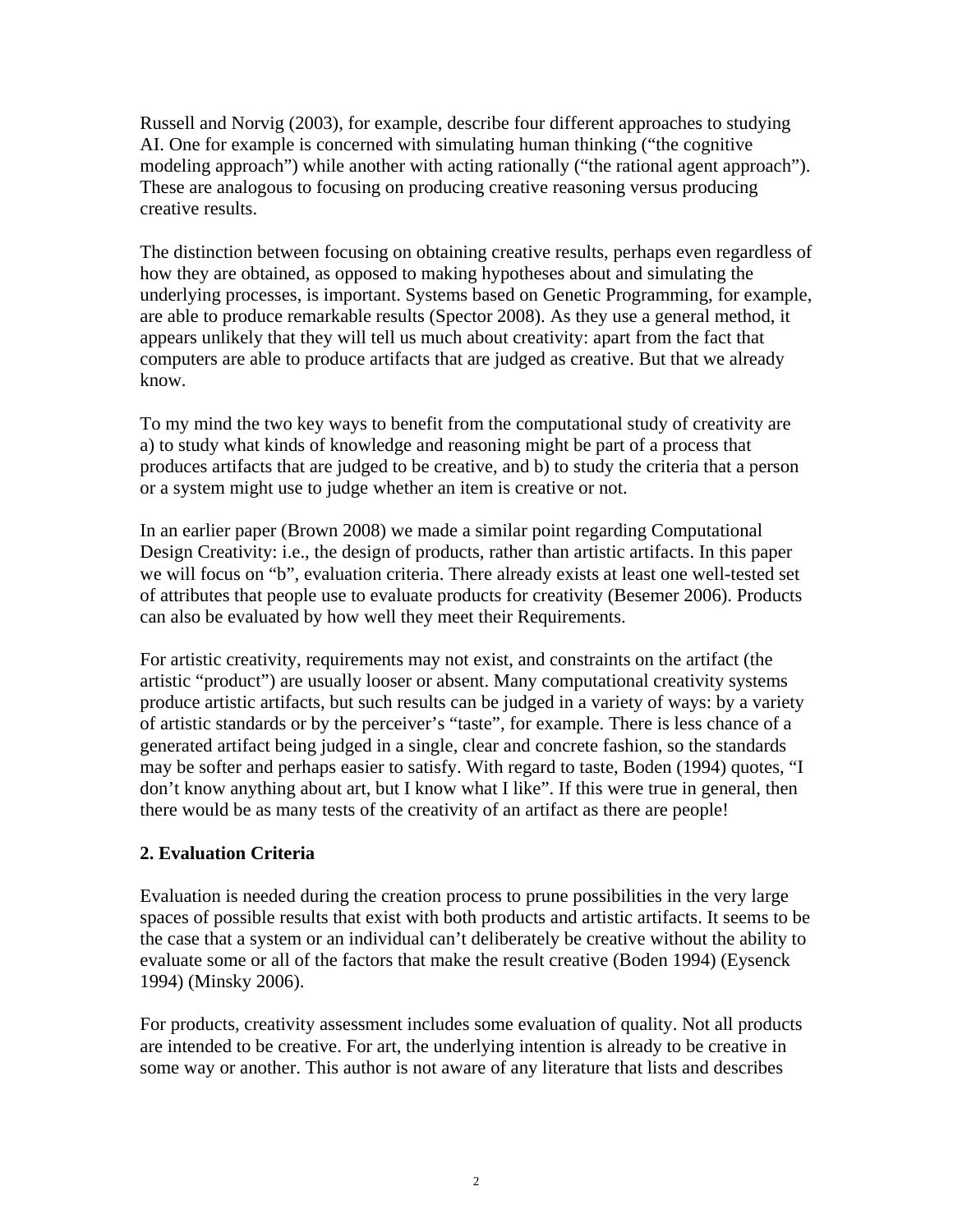precise criteria used to evaluate how creative an artistic artifact might be: however, there is a lot of work discussing aesthetic properties.

Besemer's Creative Product Analysis Model (CPAM) (Besemer & Treffinger 1981) is the basis for a well-established, well-validated and practical product creativity assessment instrument called CPSS (Besemer 2006) (Horn & Salvendy 2006) (O'Quin & Besemer 1989). The model has three main factors: *Novelty*, *Resolution* and *Style*. Each of these factors has between 2-4 facets that further refine them. The CPSS is currently a web-based collection of questions that produces scores for each of the nine facets. The shape of the resulting creativity histogram indicates variations in creativity. The histogram acts as a creativity profile for the product. The factors and their facets are as follows (Besemer 2006).

**Novelty** is "the extent of newness in the product" and refers to the "number and extent" of the new processes, new techniques and new concepts included in the product. It also refers to "the newness of the product both in and out of the field". This factor is common to most models of creativity. The facets of novelty are:

*Surprising:* "The product presents unexpected or unanticipated information to the user, listener, or viewer".

*Original:* "The product is unusual or infrequently seen in the universe of products made by people with similar experience and training".

**Resolution** is "the degree to which the product fits or meets the needs of the problematic situation". For products at least, new but bizarre objects aren't seen as creative, as products are usually associated with an intended function, and therefore being 'useful' is prized. The facets of resolution are:

*Logical:* "The product or solution follows the acceptable and understood rules for the discipline".

*Useful:* "The product has clear practical applications".

*Valuable:* "The product is judged worthy because it fills a financial, physical, social, or psychological need".

*Understandable:* "The product is presented in a communicative, self-disclosing way, which is 'user-friendly'".

**Style** is "the degree to which the product combines unlike elements into a refined, developed, coherent whole, statement or unit"; "how the product presents itself"; the "product's personality". It affects how creative the product is perceived to be, and may even impact how novel it seems. For example, a telephone covered in whittled wood would create a very different impression than a phone covered in fine leather. The facets of style are:

*Organic:* "The product has a sense of wholeness or completeness about it. All the parts work well together".

*Well-Crafted:* "The product has been worked and reworked with care to develop it to its highest possible level for this point in time".

*Elegant:* "The product shows a solution that is expressed in a refined, understated way".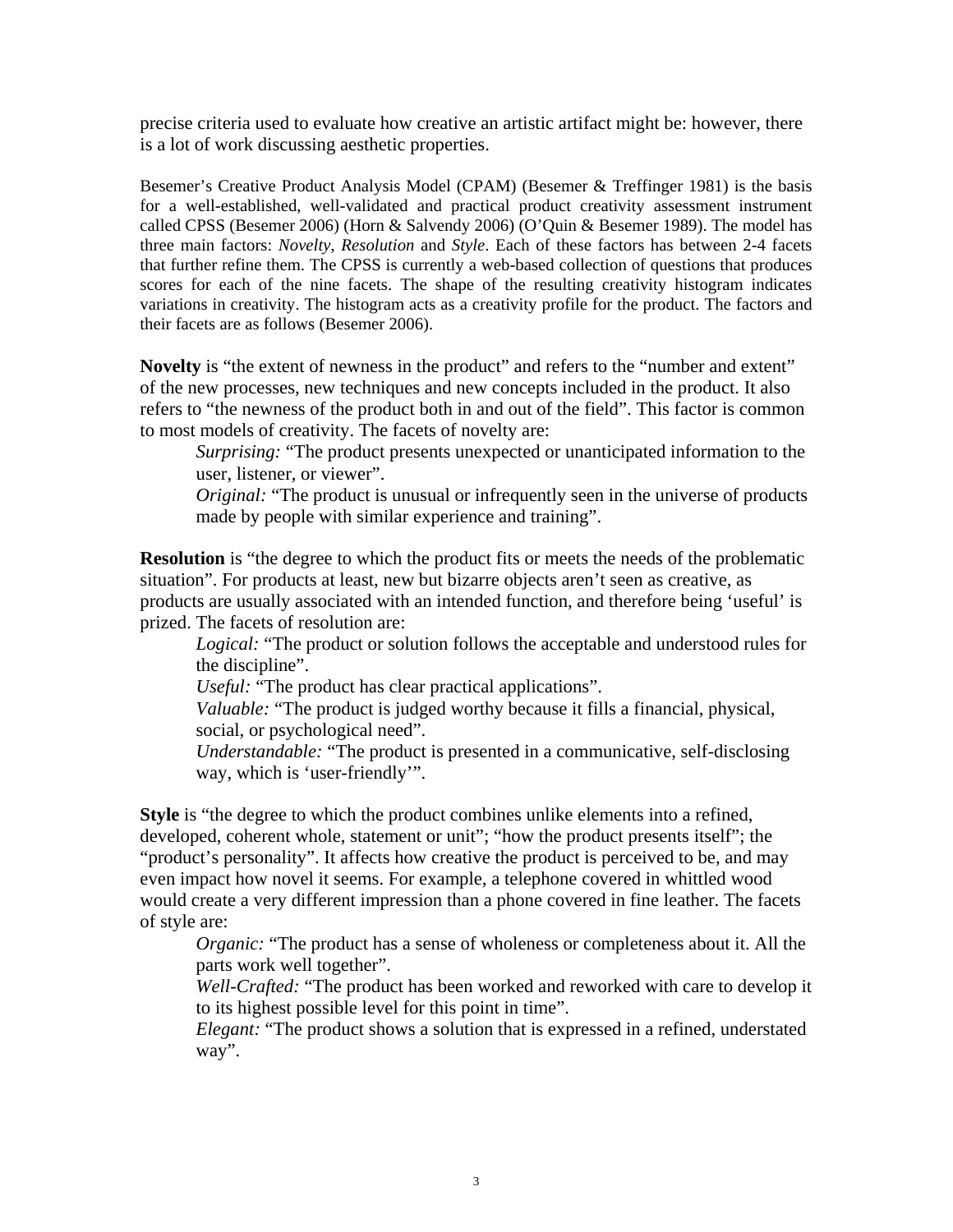Jirousek (1995) writes about the evaluation of visual design for functional objects: i.e., decorative objects with an intended purpose. Note that she is not explicitly concerned with evaluating creativity, just the quality of the visual components of the design. As her specialty is textiles, she approaches her criteria with a strong artistic bias, as opposed to Besemer's purely product bias. She provides the distinguishing example of a bra made of barbed wire and plumbing fixtures—clearly not intended to function as clothing, but as art. We will return to the function of art later. She distinguishes between the essential structure, and the "applied decorative design". The former affects function, while the latter can but need not. Her criteria are as follows (Jirousek 1995).

- **Form/Function: "**Does the form follow function? Is the form or shape suitable to the intended purpose of the object?"
- **Appropriateness of Materials: "**Does the material used suit the function? Are the materials used appropriate and practical for the purpose?"
- **Honest Use of Materials:** "a) Are the materials used honestly? Does the material look like itself, or is it disguised? b) If the form and materials are disguised, is it justified? If the form and material are used imitatively, does the imitation make a positive aesthetic contribution?"
- **Purpose: "**What is the purpose of the applied decorative design? Is it necessary? Does it enhance the object's function?"
- **Concept: "**Is the applied decorative design harmonious in design and idea with the purpose of the object?"
- **Spatial Placement: "**Is the design ordered to relate to the space on which it is placed?"

**Structural Coherence:** "Does the decorative design reinforce, or hide the structure?"

- **Aesthetics: "**Is the form and decoration well executed in terms of style, skill, and craftsmanship?"
- **Telesis:** "a) Are the form, decoration, and materials expressive of a particular time and culture? b) If they are expressive of a particular time and culture, are they utilized in a context that is congruent with and respectful of their origins?"
- **Innovation:** "Is the design a new expression, or merely a superficial change? Does it have individuality, or is it a cliché?"
- **Longevity: "**Has the form and design an appeal that can be sustained during the length of time the object will be used? Is it destined to be a fad or a classic?"

Much more generally, Abrams (1986) describes four ways of considering the analysis, criticism or evaluation of art: Mimetic; Pragmatic; Expressive; Objective. *Mimetic* is concerned with imitating aspects of the observable universe, other than the artifact, artist or audience (i.e., artist as mirror). *Pragmatic* is concerned with the relationship between the artifact and the audience. This includes teaching and producing emotional reactions. *Expressive* is concerned with externalizing their inner life (i.e., artist as lamp). *Objective* is concerned with viewing the artifact in isolation. Of course, combinations are possible.

## **3. Carrying Out an Evaluation**

One problem with art is that it "accumulates meaning through an extended collaborative act", and that "Great art is essentially work that has proven inexhaustible in terms of the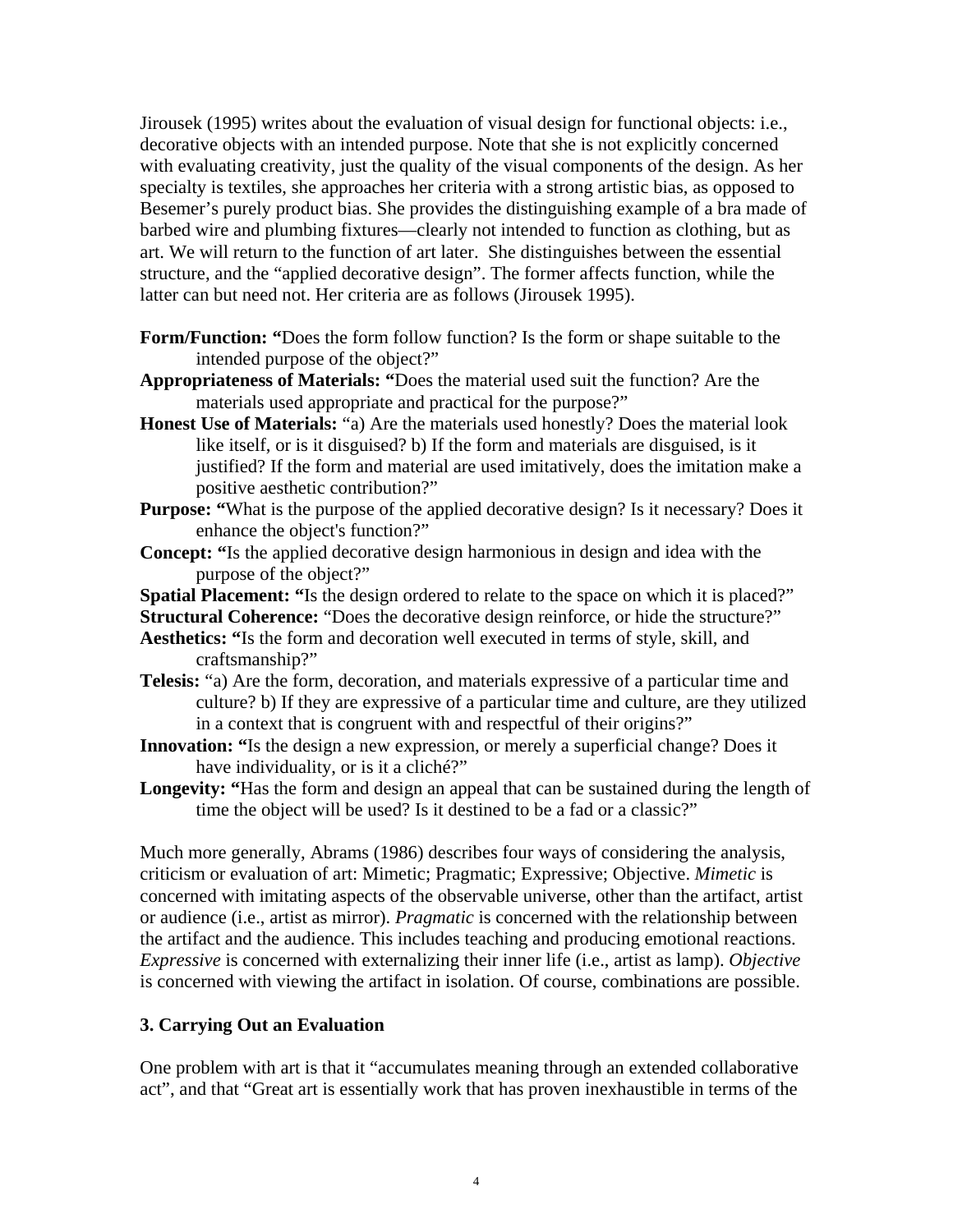value it gives to those who pay attention to it": that is, its value is in terms of its accumulated "communicative connotations" (Thornton 2008). It is unclear whether a *single* source of evaluation is sufficient. But let's suspend disbelief...

Based on the selected evaluation criteria presented above there are a variety of issues to address.

The first is whether Besemer's nine facets (2006) *can* be used to evaluate the creativity of an artistic artifact, and also whether they *should*. The facets were developed after comprehensive and careful statistical analysis of terms used by human subjects to label products as creative or not. As they were judging 'products' with intended functionality, where practical use was fundamental, the application of Besemer's nine facets to art is suspect, at best. However, it should be educational to try. The facets are Surprising, Original; Logical, Useful, Valuable, Understandable; Organic, Well-Crafted, Elegant.

Art is almost by definition "original", and is often "surprising", especially for modern art. Note that the time of evaluation (or 'viewing' for art) is key: looking at an impressionist painting for the first time from today's context, is quite different from seeing it for the first time at the time it was painted. It changes the possible judgments that a viewer can make. "Logical" is about following the rules for the discipline, and hence this will vary enormously with the type of media, and the intent of the artist: some art is about breaking the rules in order to increase originality. Art is not "useful" in the same way as a product is, and, although it may have a purpose, that is often unclear. Art can indeed be "valuable", both in financial terms, and in other ways, so this facet seems to be a relevant. As for "understandable", it is unusual for art to be "self-disclosing" and "user-friendly". It is possible for an artistic artifact to be "organic" but not necessary. While art may be "well-crafted", in the sense of "reworked", that isn't always clear to the viewer. In addition, it isn't necessary for an artistic artifact to be "elegant" in order for it to be seen as creative or have high quality. So, overall, the result seems to be a partial match, but with most being very hard to produce computationally.

We should expect Jirousek's (1995) criteria for the evaluation of visual design for functional objects to be more successful than Besemer's when applied to art, as the former is more concerned with artistic aspects.

If we knew what the function of the artistic artifact actually was, then a judgment might be made about the relationship between form and function. Material suitability also depends on function, so that's hard to judge. The "honest" use of materials might be possible to judge for an artwork, although it raises the problem of assessing a "positive aesthetic contribution", which is rather recursive. Harmony and necessity relate to purpose. Can we even ask whether an artistic artifact is "necessary"? As for the purpose of the "applied decorative design", we'll discuss this below. "Spatial Placement" and "Structural Coherence" both relate to the decorative design on a functional object, and, as a consequence are hard to apply to an artwork. The evaluation of "aesthetics" "in terms of style, skill, and craftsmanship" should be applicable to *some* art, but may require insight into the process used to produce the artifact. The issue of whether "form, decoration, and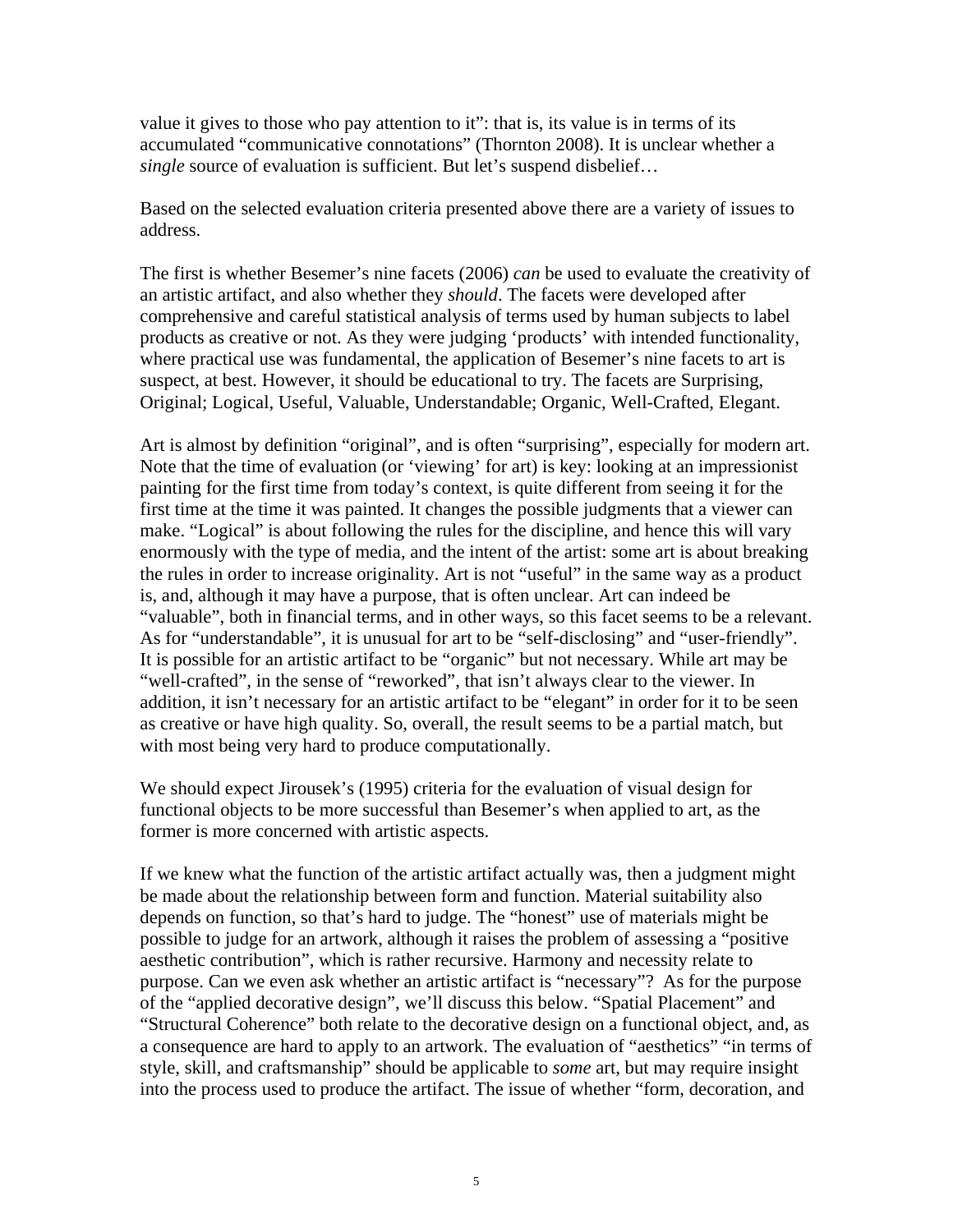materials" are "expressive of a particular time and culture" should apply to art, but is clearly non-trivial to assess. Innovation in art is similar to that in products: important for creativity but hard to judge. As for "longevity", if dealers knew whether an artifact was to be a "fad or a classic" then they'd be very successful. However, making that judgment actually implies judging the quality of the artwork overall, plus understanding cultural trends: effectively predicting the future.

One thing in common between Besemer's and Jirousek's systems of evaluation is that they both address the "purpose" of an artifact: i.e., what the artifact is for; why it exists. If these systems are to apply to art, then we need to ask "what is the purpose of art?" or more specifically, "what is the purpose of this particular artistic artifact?".

Jirousek (1995) suggests the following list of the purposes of art:

- A vehicle for religious ritual;
- Commemoration of an important event;
- Propaganda;
- Social Commentary;
- Recording of visual data;
- Creating beauty;
- Story telling;
- Conveying intense emotion.

An alternative, overlapping list (Wikipedia 2009) suggests that art is for:

- Communication:
- Entertainment:
- Political change;
- Psychological and healing purposes;
- Social inquiry, subversion and/or anarchy;
- Propaganda or commercialism.

Could any of these be detected reliably by a person? Could any of these be detected reliably by a computational system? It seems unlikely: but for any evaluation criteria that relate to purpose we would need to. As the titles of artistic artifacts become more obscure (e.g., The Physical Impossibility of Death in the Mind of Someone Living) and provide less assistance, the viewer has to decide which possible purpose or purposes the work might have, and pick the most likely.

In a similar way, the evaluation of an artistic artifact might depend on whether it was possible to detect whether the artist intended a mimetic, pragmatic, expressive or objective stance (Abrams 1986), as well as which stance the viewer adopts. Evaluating its imitative qualities, its ability to teach or produce emotions, its ability to convey the artists "inner life", all seem very hard. In addition, evaluating the artifact as an artifact (art for art's sake) requires knowledge about art, its conventions and forms.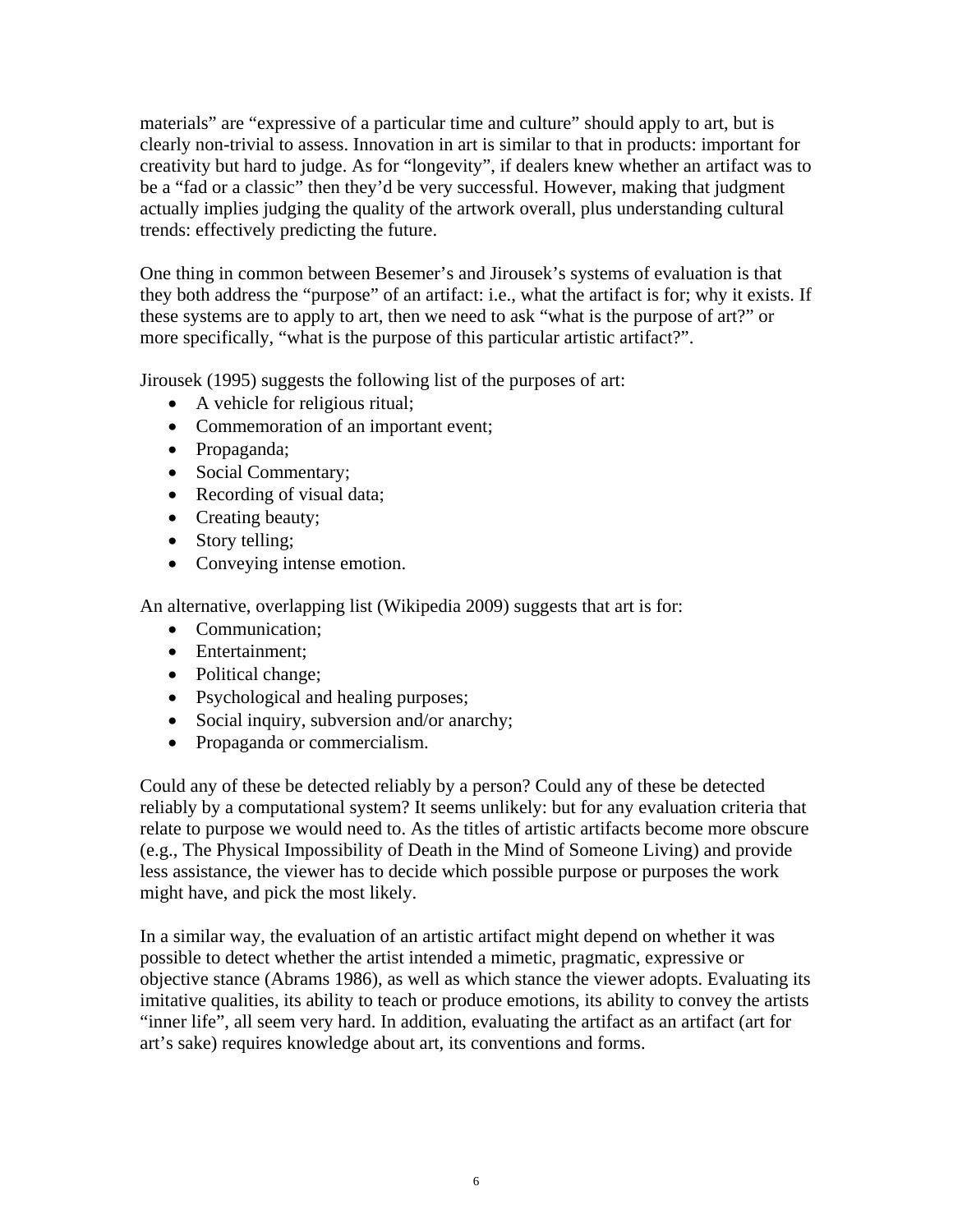#### **4. Conclusions**

It is clear that the quality and creativity of an artistic artifact is evaluated differently depending on whom is doing the evaluation: e.g., "beauty is in the eye of the beholder". It also depends on the time, as well as physical and cultural context of the evaluation. Some past art was intended to show beautiful things, and past evaluations were done with that expectation. These days artists struggle to express themselves, try to affect our emotions or teach us about extreme social conditions. Art in general is becoming more extreme.

Our evaluations of an artistic artifact can be done in a very large number of different ways. How an artwork affects our emotions will vary from person to person. Whether we can detect the purpose of an artwork and think it worthy will vary from person to person. Whether emotions or purpose can be determined by a computer is in great doubt. Even the fundamental judgment of novelty is extremely difficult, more so than with products: although that's already very hard. The space of possible artworks is huge, so computational confirmation of novelty (originality and surprise) will be extremely difficult.

My belief is that to be interesting a Computational Artistic Creativity system must be able to either evaluate its own output for creativity (or at the very least for quality), or, more importantly, be able to evaluate its partial solutions for creative potential so that it can choose between possibilities. For Computational Design Creativity systems that design products I think that this is possible: for Computational Artistic Creativity systems I have very grave doubts.

#### **References**

Abrams MH (1953) Orientation of Critical Theories. From: *The Mirror and the Lamp.* In: *Twentieth Century Literary Theory: an Introductory Anthology*. V. Lambropoulos and D. N. Miller (Eds.), 1986, Albany: SUNY Press, pp. 3-31.

Amabile TM (1983) The Social Psychology of Creativity, *Journal of Personality and Social Psychology,* 43: 997-1013.

Besemer SP and Treffinger DJ (1981) Analysis of Creative Products: Review and Synthesis, *Journal of Creative Behavior,* 15: 158-178.

Besemer SP (2006) *Creating Products in the Age of Design*. New Forums Press, Inc.

Boden MA (1994) What is Creativity?, in MA Boden (ed.), *Dimensions of Creativity*. The MIT Press, pp. 75-117.

Brown DC (March 2008) Guiding Computational Design Creativity Research, *Proc. NSF International Workshop on Studying Design Creativity'08*, University of